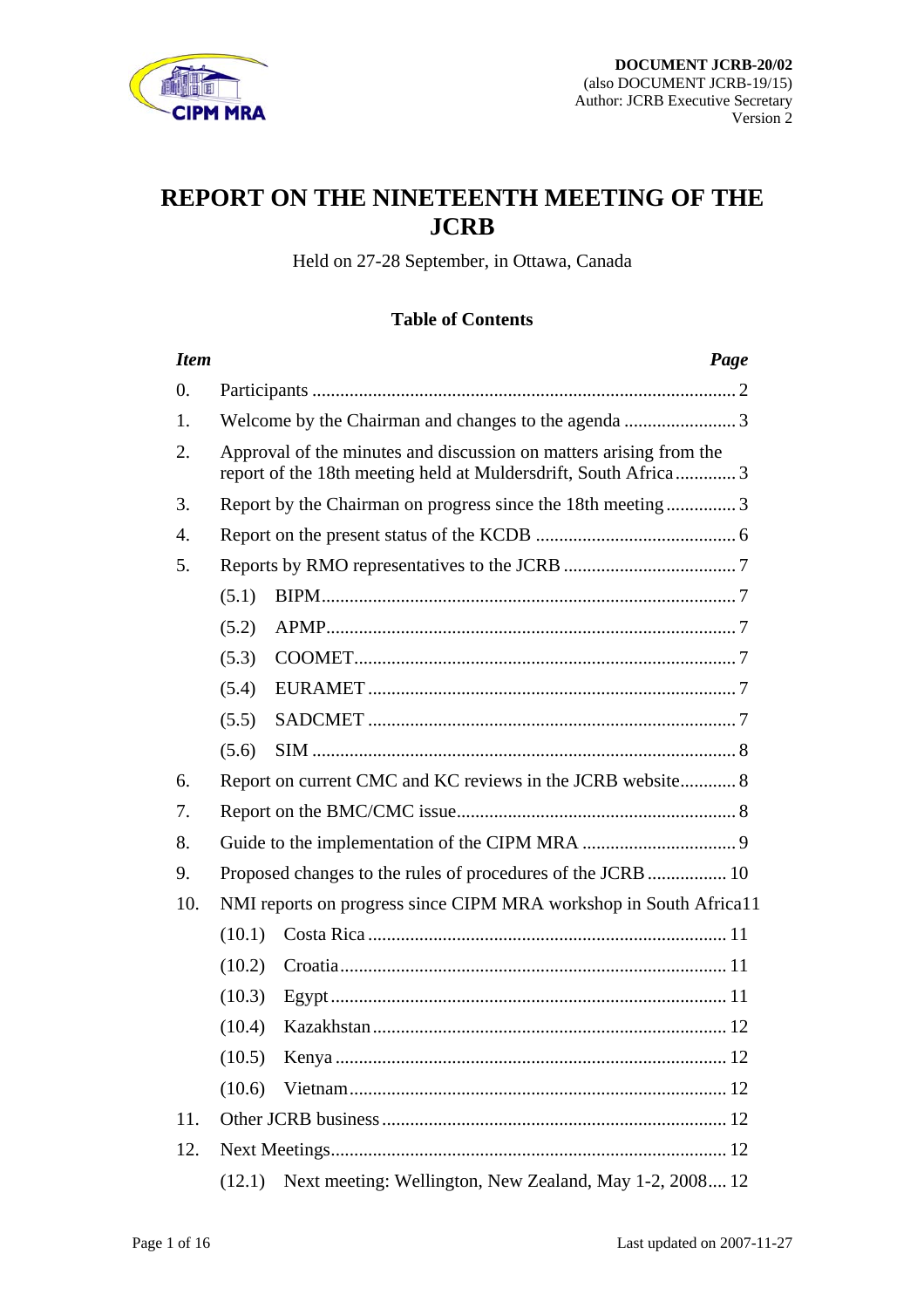<span id="page-1-0"></span>

#### **Participants**  $\mathbf{0}$ .

| Name/ <u>email</u> | <b>RMO</b> |
|--------------------|------------|
|                    |            |
|                    |            |
|                    |            |
|                    |            |
|                    |            |
|                    |            |
|                    |            |
|                    |            |
|                    |            |
|                    |            |
|                    |            |
|                    |            |
|                    |            |
|                    |            |
|                    |            |
|                    |            |
|                    |            |
|                    |            |
|                    |            |
|                    |            |
|                    |            |
|                    |            |
|                    |            |
|                    |            |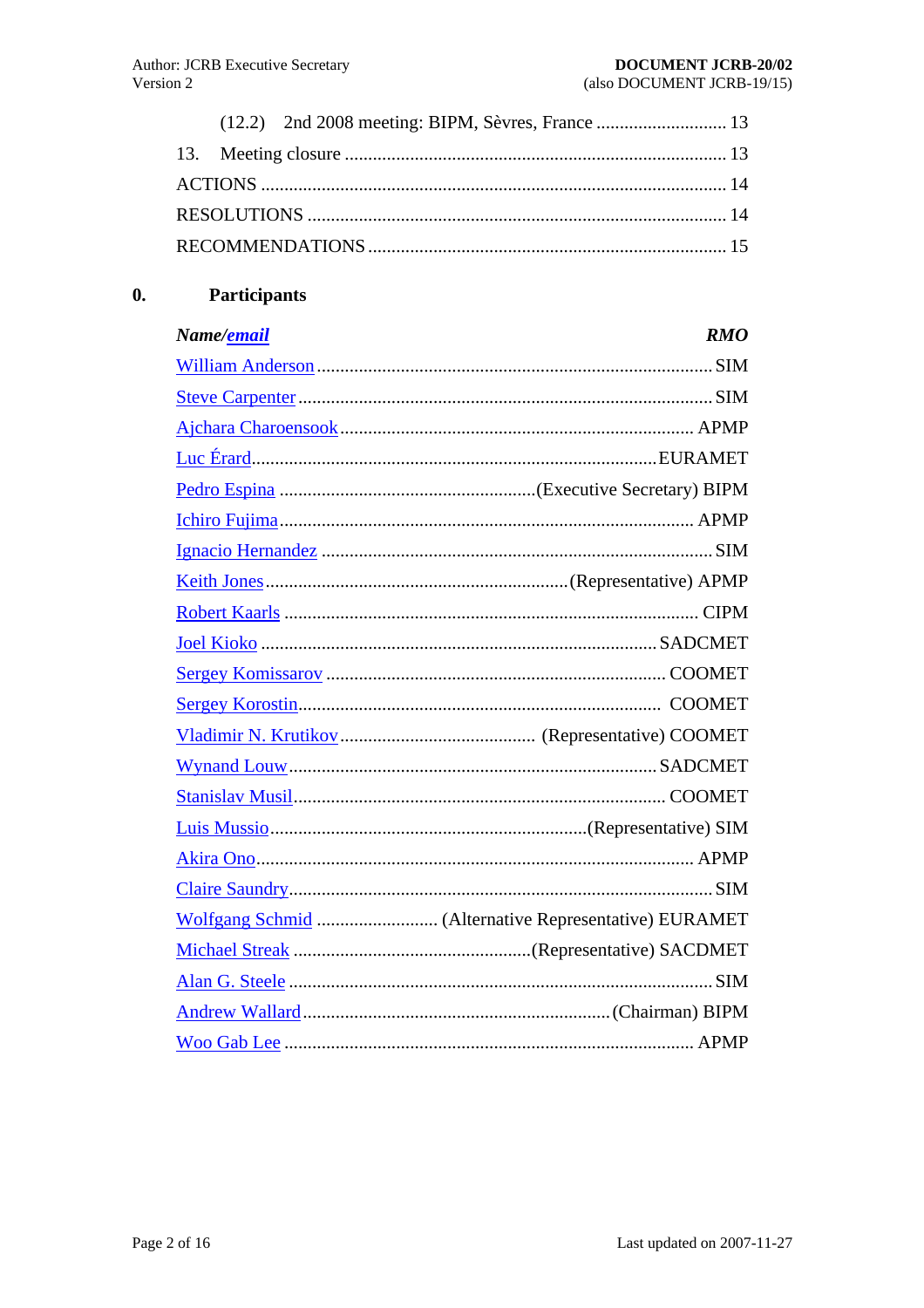#### <span id="page-2-0"></span>**1. Welcome by the Chairman and changes to the agenda**

The Chairman welcomed the delegates and asked all to introduce themselves. The chairman invited changes to the agenda (see JCRB-19/01) and after a small change, the agenda was accepted.

# **2. Approval of the minutes and discussion on matters arising from the report of the 18th meeting held at Muldersdrift, South Africa**

The Chairman asked for modifications to the minutes of the 18th meeting [\(JCRB-19/02](https://www.bipm.org/cc/JCRB/Restricted/18/18.02-17.16.Minutes.4.pdf)) and they were accepted without change.

### **3. Report by the Chairman on progress since the 18th meeting**

The progress on the Actions from the 18th meeting was presented by the Executive Secretary using the following PowerPoint presentation (see [JCRB-19/03\)](https://www.bipm.org/cc/JCRB/Restricted/18/18.03.Chairman_Report.ppt).

On the matter of JCRB Action 18-2 – *RMOs are to develop a process to monitor changes to the CMCs from their NMIs after the results of a comparison* – Luc Érard informed the Joint Committee that EURAMET has a new procedure for reviewing the implications of Key Comparison results on published CMCs as part of their quality system review. Bob Kaarls questioned the efficacy of this procedure as the reviews of laboratory quality systems only happen every five years. Bill Anderson explained that the review of the implications of Key Comparison results on CMCs will not be done as part of the 5-year full quality system review, but rather, as part of the annual quality system report that all laboratories provide to their respective RMOs or the International Panel that reviews the quality systems of the IGO laboratories that participate in the CIPM MRA. Bob Kaarls welcomed the clarification but remained concerned as in the case of SIM, the QSTF does not look into technical matters and thus might not have the technical skill needed to evaluate the full implications of the results of Key Comparisons on published CMCs. Bill Anderson agreed but explained that in those cases, the SIM QSTF would welcome the aid of the SIM TCs.

Bill Anderson went on to say that it is the responsibility of each RMO to device a policy that effectively deals with these situations. Alan Steele asserted that the SIM process mirrors that of EURAMET, but he stressed that the review of the implications of Key Comparison results on published CMCs is the responsibility of the CC WGs on CMC because these reviews are technical in nature. Luis Mussio declared that in addition, the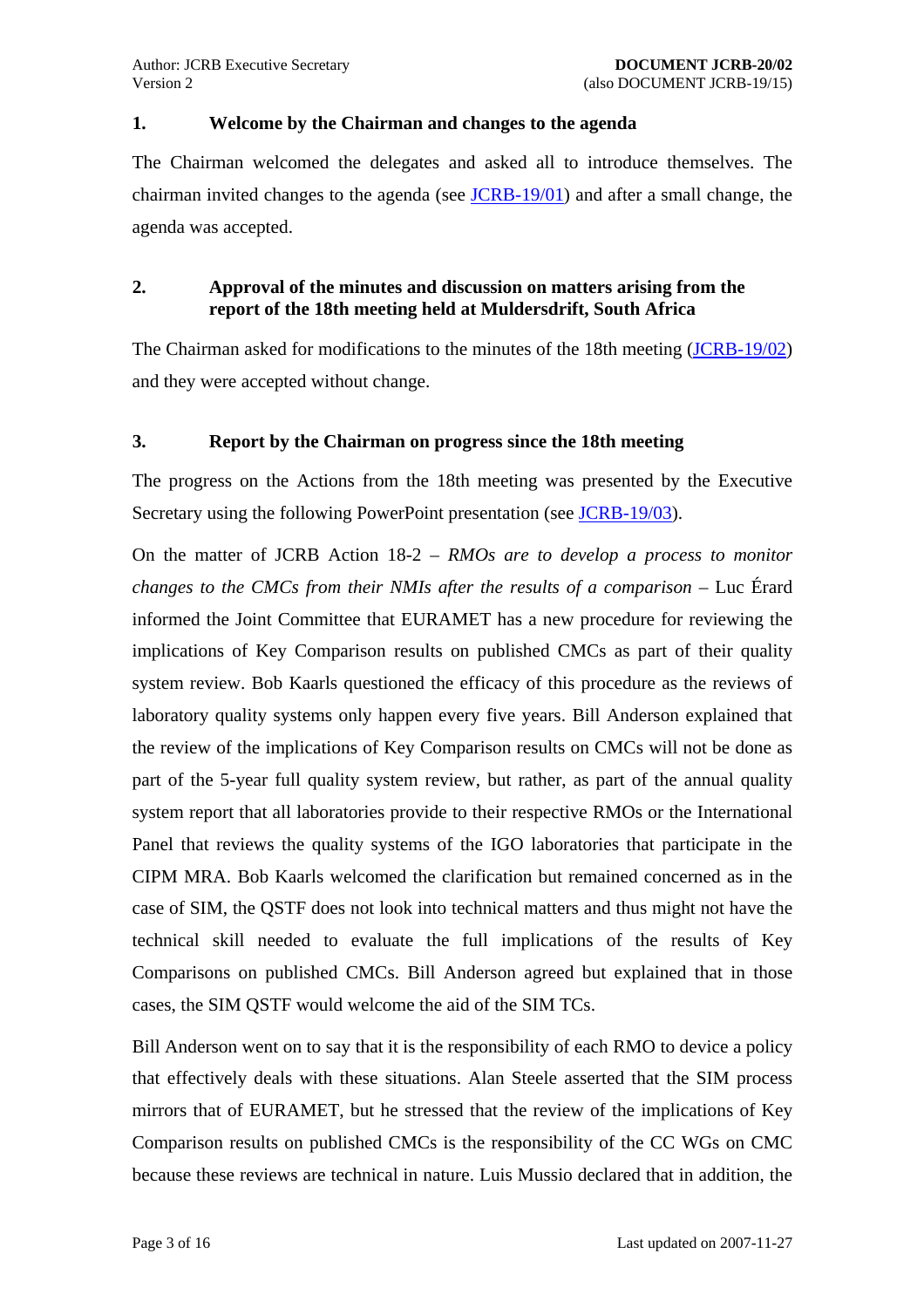<span id="page-3-1"></span>implications of the results from RMO Key Comparisons, Supplementary Comparisons, and Bilateral Comparisons should also be equally considered. Alan Steele said that the CCs WG on CMC report to the Presidents of the CCs, but discussions of the results of RMO KC and Bilateral Comparisons are increasingly moving towards the consideration of the CCs WG on CMC as well. Keith Jones asserted that the RMO review and the review by the CC WG on CMC are parallel paths and went on to remind the Joint Committee that the entire CIPM MRA process is based on trust and questioning the honesty of the process might lead to its unravelling.

Sergey Korostin explained that detecting a problem that derives from the results of a comparison is not a trivial matter, as it is not always clear how far the light shines for each comparison result. In his opinion, the Pilot Laboratory is in a unique position to detect problems and in those cases, the Pilot Laboratory should inform the CC WG on CMC and RMO TC with jurisdiction over the KC. Bob Kaarls reflected that if indeed the process is moving towards the CC WG on CMCs then perhaps the JCRB inter-RMO review of CMCs might no longer be needed as it would be best for the two tasks to be executed by the same body. Luis Mussio reminded the Joint Committee that it ought not to develop a policing system, but rather a monitoring system – the Joint Committee should preserve its long-standing posture of "innocent until proven guilty". Alan Steele supported this position by saying that the Joint Committee counts on the honesty of the NMIs when they make a claim of delivery of service however, this does not replace the inter-RMO review process.

The chairman tried to summarize the discussion by stating that the process should be based on trust and reasserting that the primary responsibility lies with the NMI. The Pilot Laboratory might suggest the presence of a problem via a report to the CC WG on CMCs and RMO, but the ultimate check will be that imposed by the RMO annual report on the health of the quality systems of its NMIs. Luc Érard lamented the increased number of report required to meet the requirements of the CIPM MRA.

# <span id="page-3-0"></span>**Recommendation 19/ 1 The JCRB recommends the adoption of a new policy on the reporting of the implications of comparison results on published CMCs.**

**1. The Pilot Laboratory will send a letter to the NMI alerting them to any potential problems in their results for the comparison. This letter will be copied to the NMI's RMO, the CC WG on CMC ([JCRB-11/6\(2\)\)](https://www.bipm.org/utils/common/documents/jcrb/working_groups_CMCs.pdf) with jurisdiction over the comparison, the JCRB and the President of the CC.**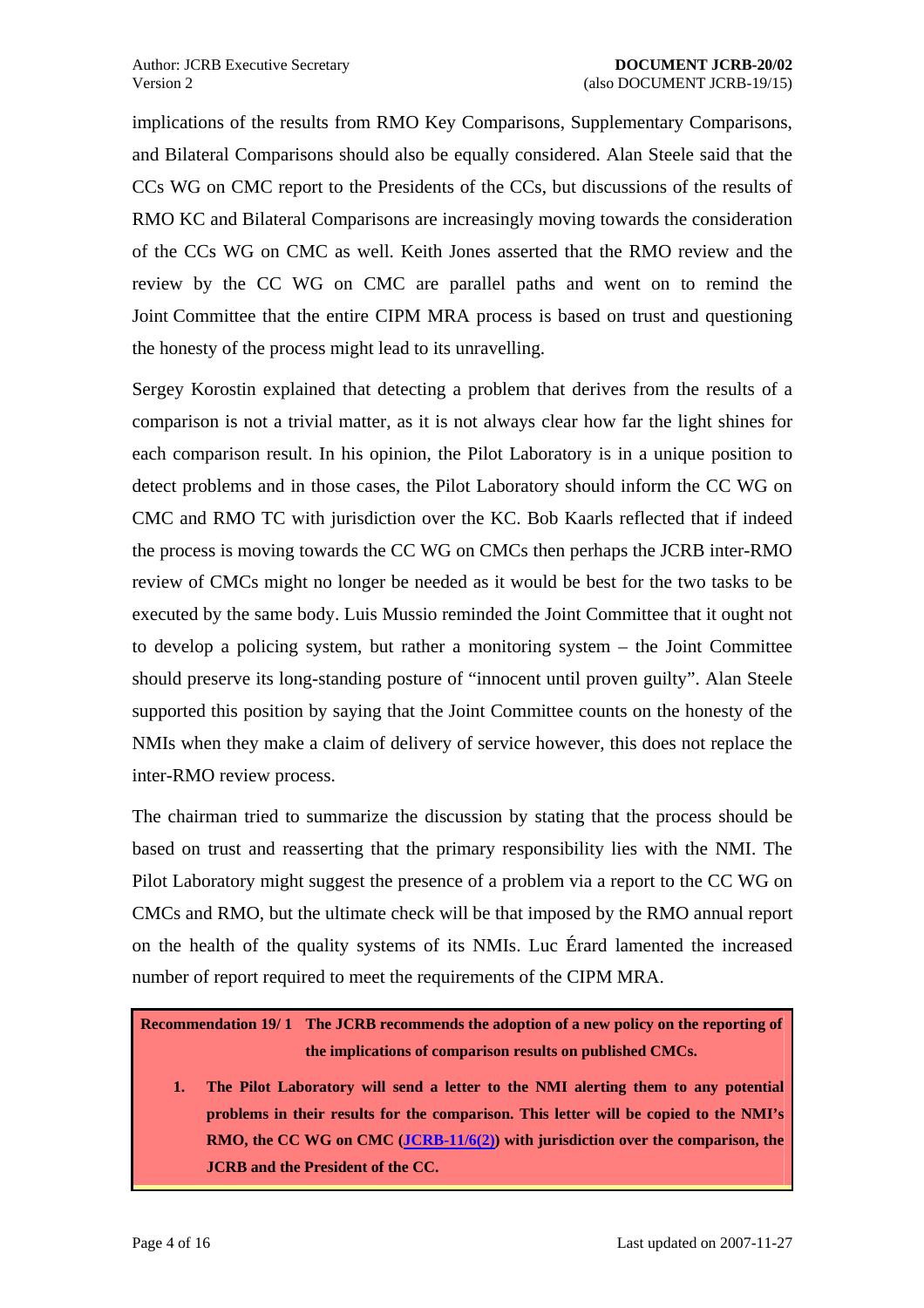- <span id="page-4-0"></span>**2. Within 90 days, the RMO is to send a letter to the CC WG on CMC, the JCRB and the President of the CC (with copy to the NMI) stating the action plan for correcting any potential problems. A resolution statement, in the next RMO annual report on the status of quality systems, will follow stating the results of the corrective action. In those cases when the action plan fails to resolve the problems within 6-months, the RMO will request from JCRB the temporary removal of the CMCs from the KCDB.**
- **3. The RMO shall request from the JCRB the reinstatement of temporarily removed once the corrective action has been implemented.**
- 4. **The President of the CC shall inform the CIPM of the incident as part of his/hers annual report.**

**Action 19/ 1 The policy stated in [Recommendation 19/ 1](#page-3-0) is to be included in the flowchart of the key comparison process ([JCRB-11/2\(a\)](https://www.bipm.org/utils/common/documents/jcrb/key_comp_flowchart.pdf)) available in the open-access documents section of the JCRB website.** *(Executive Secretary)*

On the matter of JCRB Action 18-4 – *make the uncertainty of the measurement services of the BIPM more visible and clearer in the BIPM website and other BIPM publications* – the Joint Committee makes the following recommendations.

| <b>Recommendation 19/2 The JCRB recommends that the uncertainty statements of the BIPM's</b> |
|----------------------------------------------------------------------------------------------|
| calibration and measurement capabilities should appear more                                  |
| prominently in the BIPM website and in the KCDB.                                             |
| <b>Recommendation 19/3</b> The JCRB recommends that the BIPM quality system should presented |
| to the International Panel on March 2008, following the guidelines                           |
| outlined in the document Guidelines for the Review of CMCs and the                           |
| Monitoring and Reporting of the Operation of Quality Systems by                              |
| International Intergovernmental Organizations Who Are Signatories of                         |
| the CIPM MRA (CIPM/06-03), and that the International Panel report                           |
| its impressions to the CIPM no later than 60-days prior to the 2008                          |
| <b>CIPM</b> meeting.                                                                         |

On the matter of – *the traceability of NMI laboratory instrumentation via a calibration certificate provided by an accredited laboratory* – the Joint Committee developed the following recommendation.

<span id="page-4-1"></span>**Recommendation 19/4 The JCRB recommends that for purposes of publishing CMC in the KCDB the following guidelines on traceability be followed:** 

**1. an NMI taking traceability for the entire calibration of its national standard from**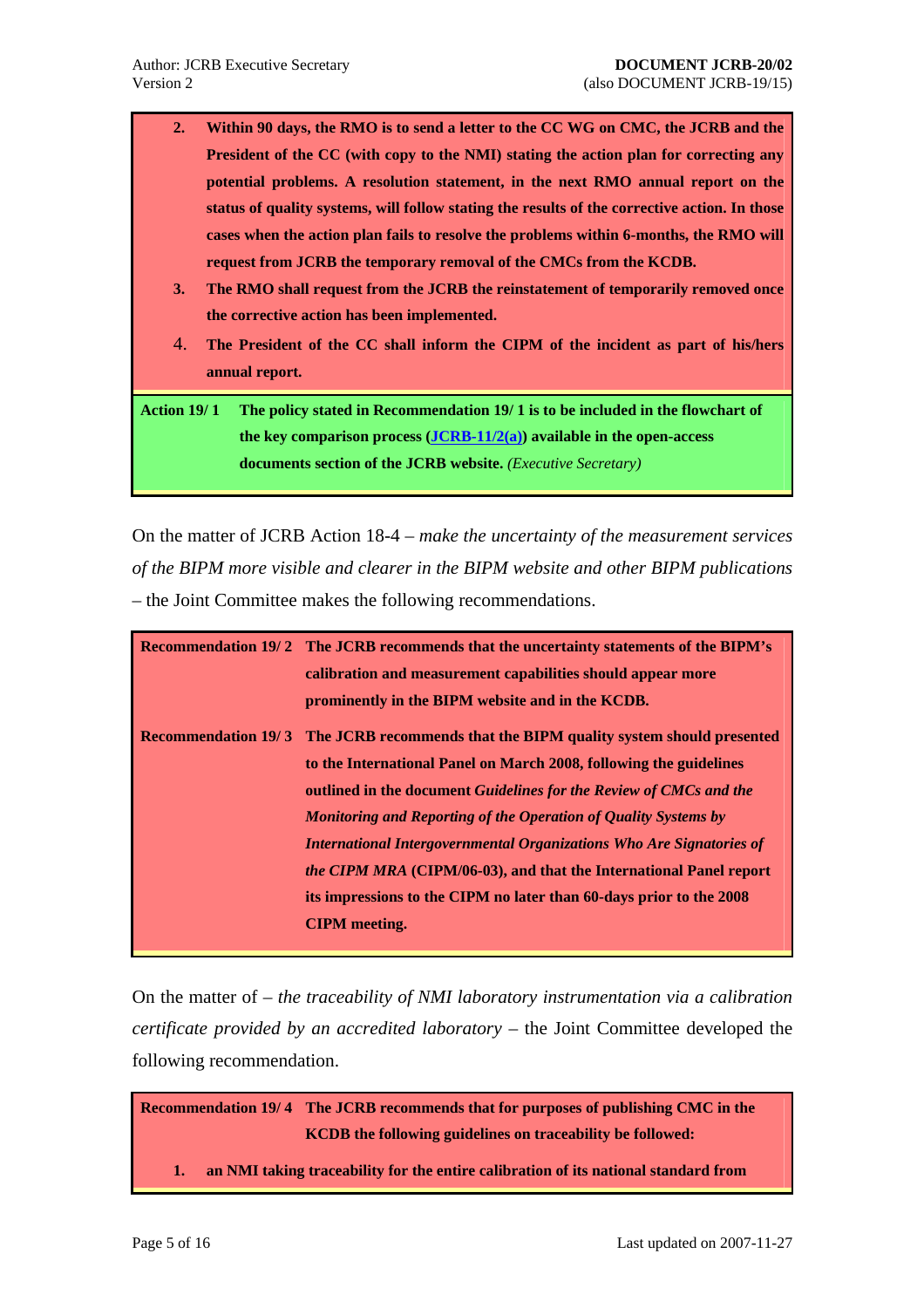<span id="page-5-0"></span>**another laboratory must choose either the BIPM or another NMI signatory to the CIPM MRA having an independent realization of the SI unit or quantity at the appropriate level of uncertainty and having published CMCs in the relevant area;** 

- **2. an NMI taking traceability in this way must still make a full assessment of the uncertainties involved in its calibration activity and must openly declare its chosen traceability route when providing its CMCs for regional and inter-regional reviews;**
- **3. NMIs are free to make use of certificates from laboratories appropriately accredited by a signatory to the ILAC Arrangement for calibration of instrumentation, major reference standards, or measurement systems which form part of its national realizations provided that the uncertainty of such calibrations has only a minor influence on the total combined uncertainty of the CMC.**

**Action 19/ 2 The policy stated in [Recommendation 19/ 4](#page-4-1) should be discussed during the 2008 RMO-RAB prior to its recommendation to the CIPM.** *(Executive Secretary)*

### **4. Report on the present status of the [KCDB](http://kcdb.bipm.org/)**

In the absence of Claudine Thomas, the Executive Secretary highlighted the KCDB report to the JCRB [\(JCRB-19/04](https://www.bipm.org/cc/JCRB/Restricted/19/19.04.KCDB_Report.pdf)) for the Joint Committee.

Luis Mussio explained that on 10 August 2007, LATU [\(UY\)](http://www.latu.org.uy/) requested the temporary removal of their CMCs from the KCDB because the NMI decided to end its third party accreditation and move towards self-declaration. LATU's management considered that this unprecedented change represented a mayor disruption in their operations and therefore it was appropriate to temporary remove their CMCs from the KCDB until the Joint Committee had decided the best course of action in these cases. However, the RMOs thought that such voluntary removal of CMCs from the KCDB was extreme as, in principle, a change from third-party accreditation to self-declaration does not constitute a change in the NMI's quality system, but rather, a change in its evaluations. The Joint Committee was in favour of a 1-year grace period in these cases and requested that the RMOs clearly state such changes in the method for review of an NMI's quality system in their annual reports to the JCRB on the status of the quality systems of its NMIs.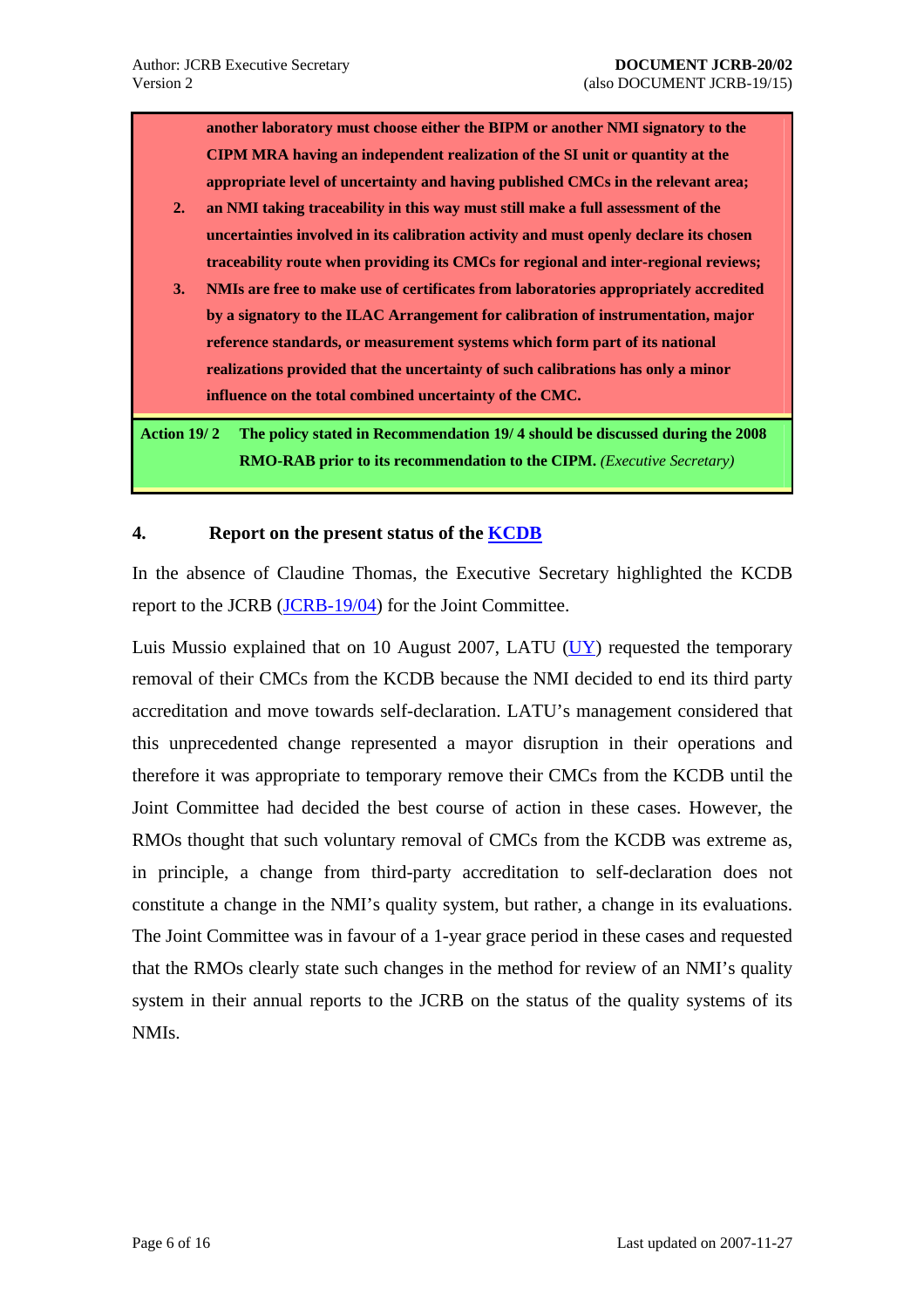<span id="page-6-0"></span>**Resolution 19/ 1 NMIs wishing to change the method of evaluation of their quality systems (see CIPM MRA, section 7.3, pp. 35 {English version}) will have a 1-year grace period to make the change. The RMOs are to inform the Joint Committee of such changes in their annual report on the status of the quality systems of their NMIs. Changes requiring more than 1-year to implement will necessitate the temporary removal of the NMI's CMCs from the KCDB.** 

### **5. Reports by RMO representatives to the JCRB**

# **(5.1) BIPM**

The Chairman presented the BIPM report to the JCRB [\(JCRB-19/05.1p](https://www.bipm.org/cc/JCRB/Restricted/19/19.05.1.BIPM_Presentation.ppt)).

# **(5.2) APMP**

Keith Jones presented the APMP report to the JCRB [\(JCRB-19/05.2](https://www.bipm.org/cc/JCRB/Restricted/19/19.05.2.APMP_Report.2.pdf)). As part of his report, APMP announced that their 2008 General Assembly would be held in Indonesia on 3-6 November 2008 in Indonesia.

# **(5.3) COOMET**

Sergey Korostin presented the COOMET report to the JCRB [\(JCRB-19/05.3](https://www.bipm.org/cc/JCRB/Restricted/19/19.05.3.COOMET_Report.pdf)).

# **(5.4) EURAMET**

Wolfgang Schmid presented the EURAMET report to the JCRB [\(JCRB-19/05.4\)](https://www.bipm.org/cc/JCRB/Restricted/19/19.05.4.EURAMET_Report.pdf). Luc Érard announced that EURAMET has already developed a template for its annual report of NMI quality systems. They have a web-based logbook where they record all quality system evaluations. The Chairman requested that the RMO annual reports on quality systems be appended to the RMO reports to the JCRB.

**Action 19/ 3 RMO annual reports on quality systems are to be appended to their JCRB reports.** *(RMOs)*

#### **(5.5) SADCMET**

Michael Streak presented the SADCMET report to the JCRB [\(JCRB-19/05.5\)](https://www.bipm.org/cc/JCRB/Restricted/19/19.05.5.SADCMET_Report.pdf). This report was followed by a report on AFRIMETS by Wynand Louw [\(JCRB-19/05.5p2](https://www.bipm.org/cc/JCRB/Restricted/19/19.05.5.AFRIMETS_Presentation.ppt)). The Chairman to advantage of the opportunity afforded by Wynand Louw's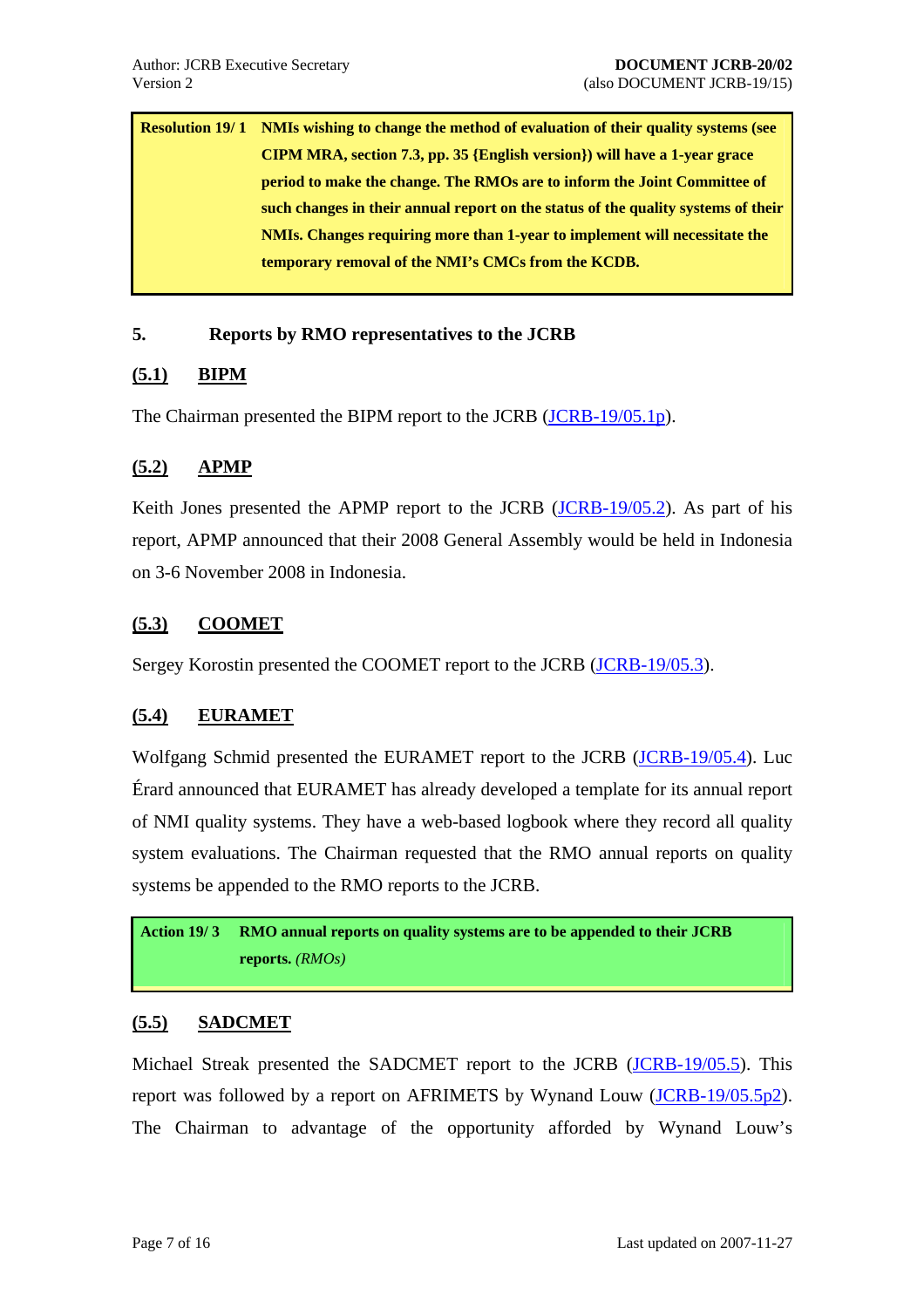<span id="page-7-0"></span>presentation to remind the RMOs to keep the KCDB Office current on the status of KCs.

Michael Streak announced that SADCMET is to hold its 2008 General assembly on 5-9 May in Cape Town (SA).

**Action 19/ 4 Keep the status of KC current in the KCDB by sending the latest information to the KCDB Office. It is suggested that the RMOs do this at least prior to each JCRB meeting.** *(RMOs)*

# **(5.6) SIM**

Prof. Mussio presented the SIM report to the JCRB ([JCRB-19/05.6\)](https://www.bipm.org/cc/JCRB/Restricted/19/19.05.6.SIM_Report.pdf). As a consequence of the discussion, the Joint Committee decided that the document *Suggested Content of RMO Report to the JCRB* (*JCRB-18/03.7*) should be amended.

**Action 19/ 5 Amend the document** *Suggested Content of RMO Report to the JCRB* **([JCRB-](https://www.bipm.org/cc/JCRB/Restricted/18/18.03.07.RMO_Report.pdf)[18/03.7\)](https://www.bipm.org/cc/JCRB/Restricted/18/18.03.07.RMO_Report.pdf).** *(Executive Secretary and Luis Mussio)*

# **6. Report on current CMC and KC reviews in the JCRB website**

According to the Executive Secretary the only CMC set currently undergoing inter-RMO review and in need of attention was **APMP.L.4.2006**, which was last updated on 2006-09-08. The action for this review rest with APMP.

**Action 19/ 6 Post a revised file for [APMP.L.4.2006](https://www.bipm.org/JCRBCMCs/ShowCMCentry.jsp?CMC=APMP.L.4.2006) in the [JCRB CMC Site.](https://www.bipm.org/JCRBCMCs/home.jsp)** *(APMP)*

#### **7. Report on the BMC/CMC issue**

The Chairman spoke on the history of the development of the [new definition.](https://www.bipm.org/cc/JCRB/Restricted/19/19.07.CMC_BMC_final_achievement_FORAPPROVAL_v6.doc) He said that notes 5a, 5b and the issue of certified reference materials (CRMs) were finalized during a meeting of the BMC/CMC joint group held during the 2007 NCSLI conference in Minneapolis, Minnesota (US). The Chairman said that Alan Squirrel was circulating the final draft of the definition among the ILAC community, looking for final approval during the ILAC GA to be held in October 2007 in Sydney (AU). For its part, the Chairman intents to take the final draft of the new definition to the CIPM during their next meeting to be held in November 2007, in Paris (FR). Once approved by both, the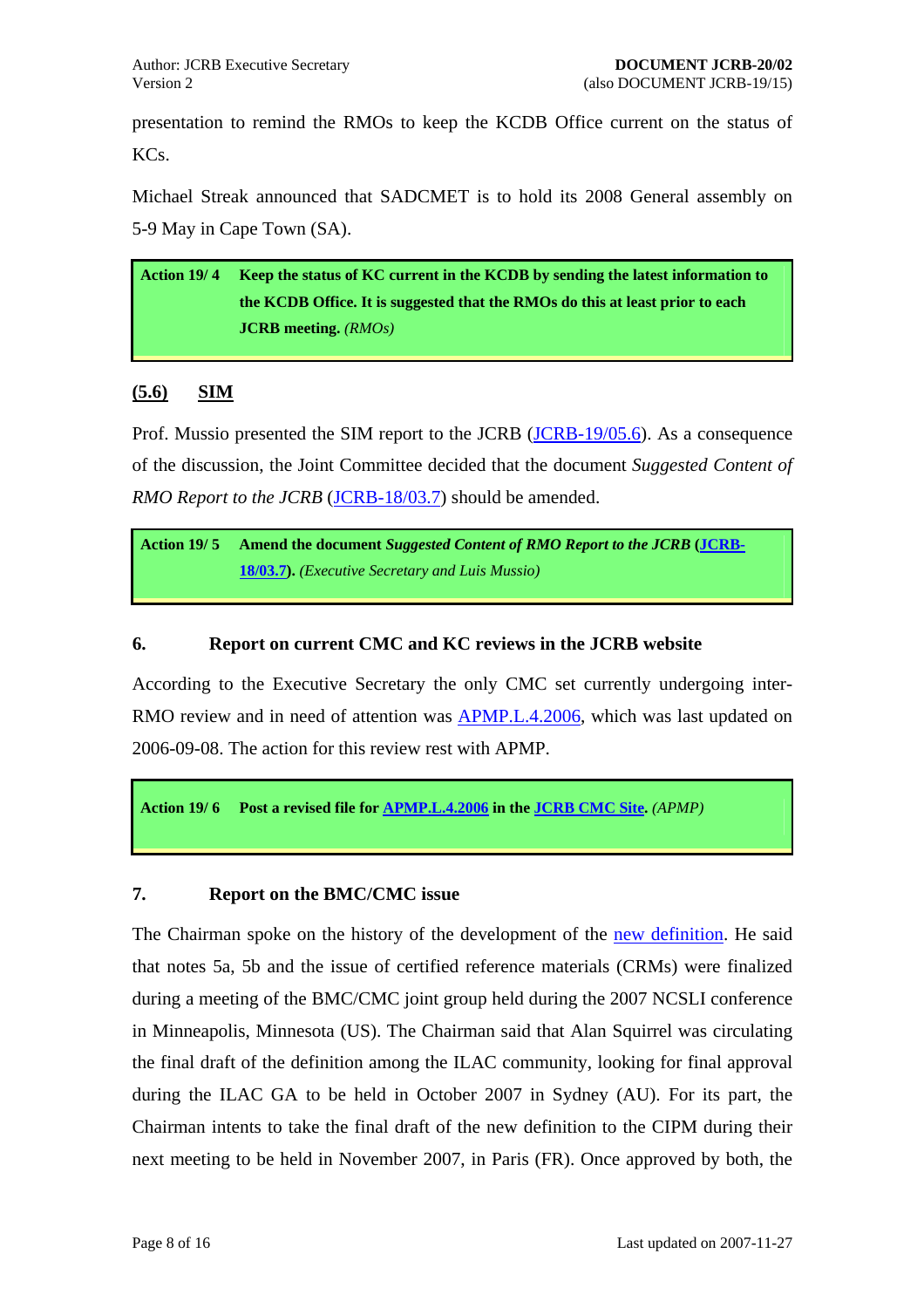<span id="page-8-0"></span>accreditation and metrology communities, the Chairman and Alan Squirrel will write a cover letter for the definition and circulate it to all stakeholders worldwide.

The Chairman praised the accreditation community for their willingness to abandon the term BMC in benefit of the term CMC.

Sergey Korostin was of the opinion that testing CMCs are also calibration services and yet they are not considered in the new CMC definition. He asked if it would be possible to consider measurement services in a future version of the definition. The Chairman was of the opinion that the CIPM MRA system should be able to accommodate measurement services as well. Bob Kaarls asked Sergey Korostin for a clarification on the difference between a calibration and a measurement service. Sergey Korostin tried to explain using an ionizing radiation service example. Alan Steele explained that the new CMC definition does not differentiates between measurement and calibration services and therefore should be OK. Bob Kaarls explained that the term CMC was develop to talk about the delivery of measurement traceability which can only be done via a calibration or a measurement; testing does not provide traceability but rather determines the capability of an instrument to perform a prescribed function. Sergey Korostin said that he like the new definition of the term CMC, but said that in the future, thinking about its implementation would be critical.

```
Recommendation 19/5 The JCRB recommends the adoption of the new CMC definition with
                       its accompanying notes. 
Resolution 19/2 The JCRB praises the accreditation community for their willingness to adopt
```
# **8. Guide to the implementation of the CIPM MRA**

**the term CMC.** 

The Executive Secretary explained that developing the Guide to the implementation of the CIPM MRA ([JCRB-19/08\)](https://www.bipm.org/cc/JCRB/Restricted/19/19.08.MRA_user_guide.1.doc) has been difficult since the CIPM recommended on their 95th meeting (October 2006) that the text of the CIPM MRA and of later guidelines be quoted. The Executive Secretary said that that made the document extremely difficult to read as it was a patchwork of disconnected text written by a gamut of authors instead of a concise summary of the CIPM MRA process as envisioned. After some discussion, the Joint Committee agreed that a collage of quotes of previous text might confuse most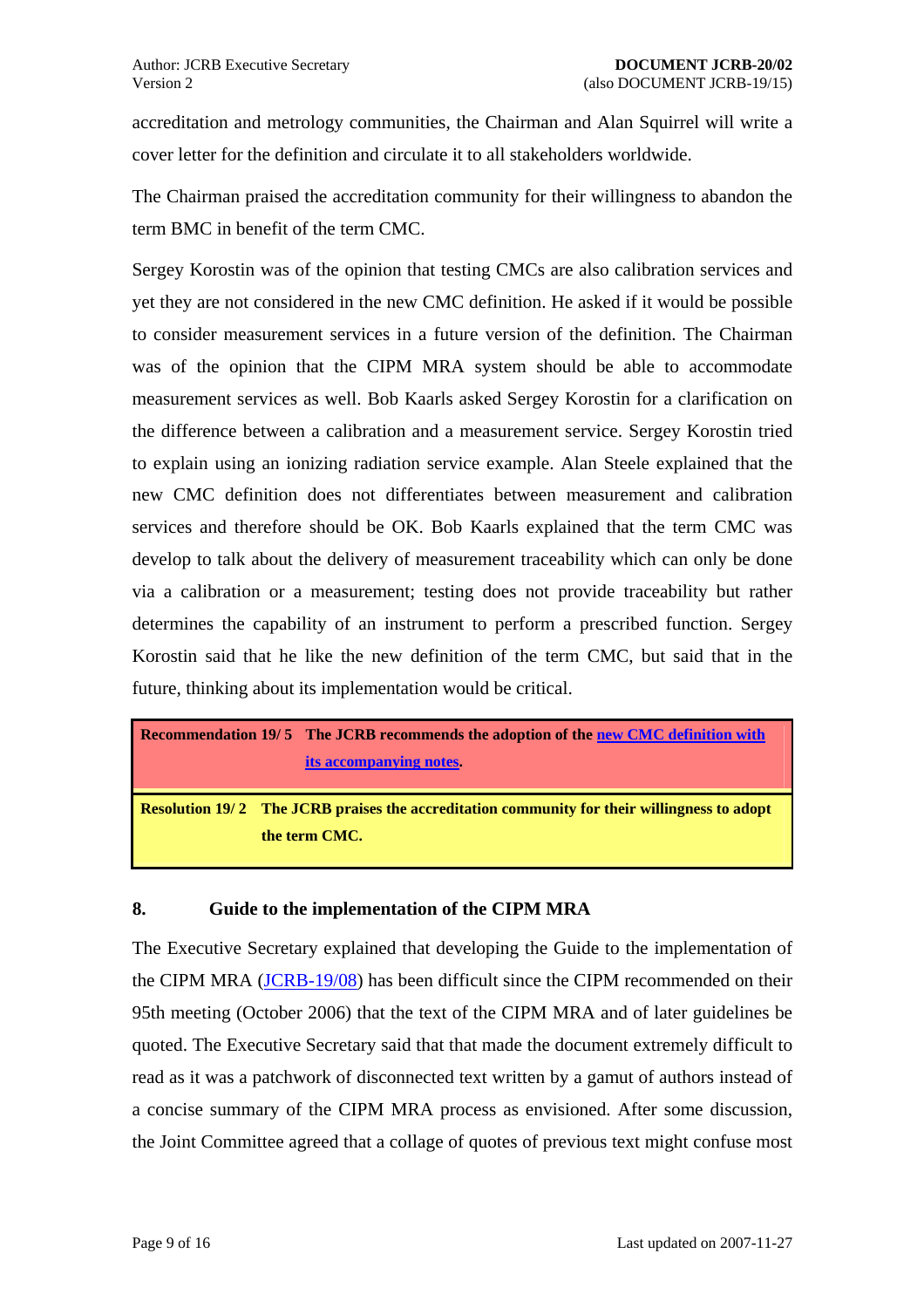<span id="page-9-0"></span>readers and reinstated their wish for a short concise summary of the CIPM MRA process.

The Executive Secretary said that it was important to remove any references to numbers that change in time (e.g., the number of Member States and Associates, and the number of CMCs and KCs). Wolfgang Schmid said that it would be useful to explain the purpose of the document in its forward. The Executive Secretary explained that another problem exists is the way in which, the number of JCRB and CIPM documents change as a function the meeting in which they were last modified. This creates problems as other documents that refer to them, also need to be modified whenever the original document is changed. Alan Steele said that it would be very useful to have a master list of the CIPM MRA documents and suggested that a numbering system similar to that use in the quality manuals be used. Alan Steele suggested that the Guide only quoted the essential portions of the CIPM MRA and other related documents to improve the readability of the final product.

**Action 19/ 7 Make a number of changes to the** *Guide to the implementation of the CIPM MRA*  **([JCRB-19/08\)](https://www.bipm.org/cc/JCRB/Restricted/19/19.08.MRA_user_guide.1.doc):** *(Executive Secretary)*

- **1. remove any references to numbers that change in time;**
- **2. explain the purpose of the document in its forward;**

**Action 19/ 8 Create a master list of the CIPM MRA related documents using a numbering system similar to that use in the quality manuals.** *(Executive Secretary)*

**Recommendation 19/6 The JCRB recommends that the Guide to the implementation of the CIPM MRA ([JCRB-19/08\)](https://www.bipm.org/cc/JCRB/Restricted/19/19.08.MRA_user_guide.1.doc) shall only quote the essential portions of the CIPM MRA and other policy and guideline documents to improve its readability.** 

#### **9. Proposed changes to the rules of procedures of the JCRB**

The Executive Secretary introduced the new rules of procedure for the Joint Committee as contained in document [JCRB-19/09](https://www.bipm.org/cc/JCRB/Restricted/19/19.09.JCRB_Rules_of_Procedure.3.doc). Keith Jones asked that the mandate of the JCRB includes items other than the CIPM MRA like coordination of technical cooperation aimed at the development of metrology in countries in economies on transition and development. Bob Kaarls said that it is important to keep the direct communication on this topic that now takes place between the Directors of NMIs and the BIPM.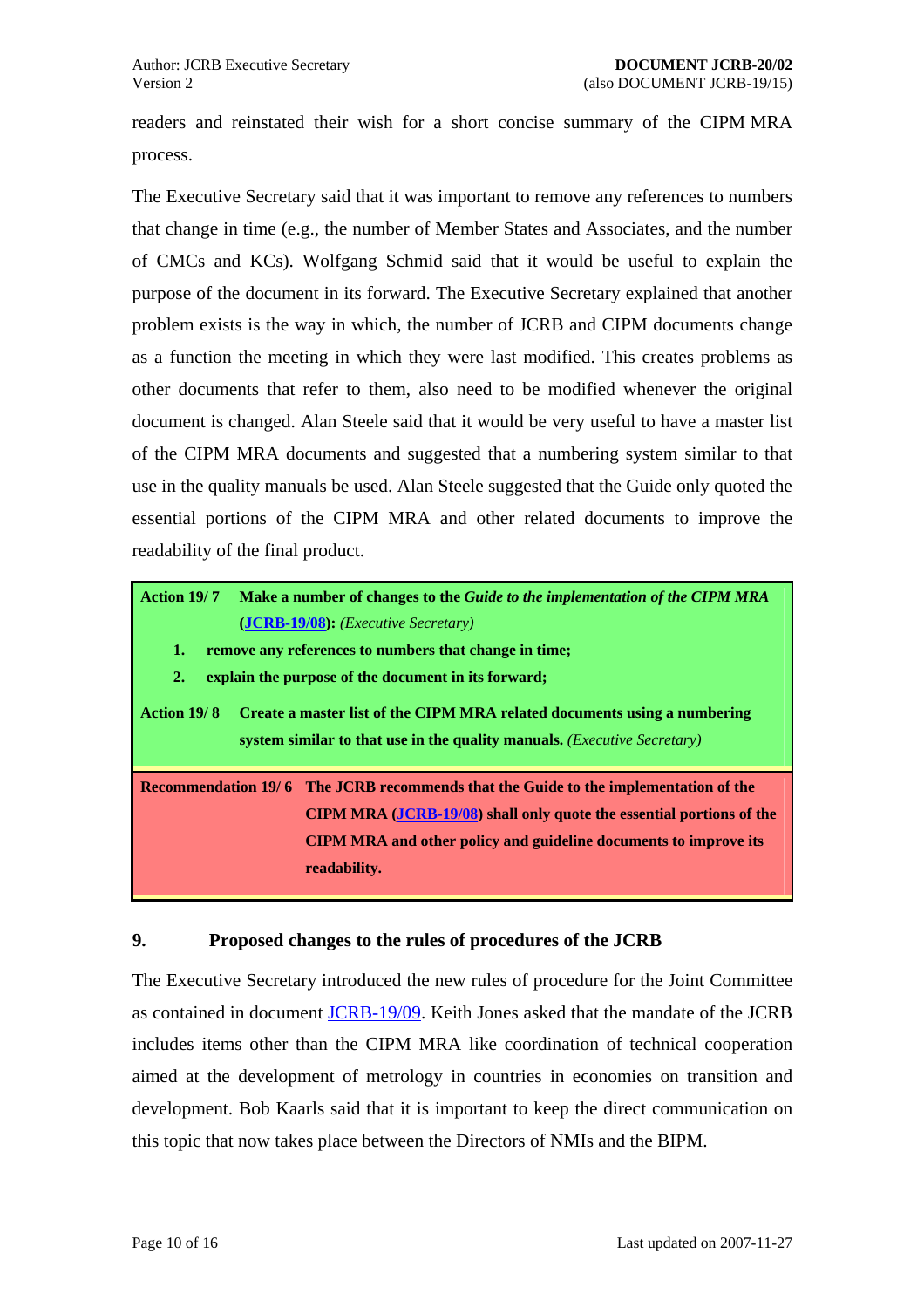<span id="page-10-0"></span>The delegates proceeded to make changes to JCRB-19/09 that resulted in a new version. The Executive Secretary was instructed to distribute the new version and consolidate comments and changes for two weeks. The chairman was instructed to alert the CIPM to the existence of the new rules of procedure of the Joint Committee.

**Action 19/ 9 Distribute the new rules of procedure and collect and consolidate changes for two weeks.** *(Executive Secretary)*

**Action 19/ 10 Inform the CIPM of the new rules of procedure of the JCRB ([JCRB-19/09.final](https://www.bipm.org/cc/JCRB/Restricted/19/19.09.JCRB_Rules_of_Procedure.5.pdf)).**  *(Chairman)*

#### **10. NMI reports on progress since CIPM MRA workshop in South Africa**

### **(10.1) Costa Rica**

The Executive Secretary summarized the current situation in LACOMET as contained in [JCRB-19/10.LACOMET](https://www.bipm.org/cc/JCRB/Restricted/19/19.10.LACOMET.CIPM_MRA_Progress_Report.pdf). The Joint Committee asked that SIM brings to the attention of the other RMOs of the needs of LACOMET for comparisons and that the other RMOs help meet those needs if possible.

**Action 19/ 11 SIM is to inform all other RMOs of the comparisons needs of LACOMET.** *(SIM)* **Action 19/ 12 RMOs are to help LACOMET meet its current needs for comparisons by inviting them to participate in RMO KCs and/or bilateral comparisons as appropriate.**  *(RMOs)*

# **(10.2) Croatia**

The Executive Secretary summarized the current situation in DZM and LPM as contained in [JCRB-19/10.HR.](https://www.bipm.org/cc/JCRB/Restricted/19/19.10.HR.CIPM_MRA_Progress_Report.ZIP)

# **(10.3) Egypt**

The Executive Secretary summarized the current situation in NIS as contained in [JCRB-19/10.NIS](https://www.bipm.org/cc/JCRB/Restricted/19/19.10.NIS.CIPM_MRA_Progress_Report.pdf). NIS is to have a peer-review assessment, led by EURAMET, during the first week in January 2008. EURAMET requested the participation of a quality assessor from another RMO. APMP honoured this request by offering the participation of Ajchara Charoensook during the NIS peer-review assessment.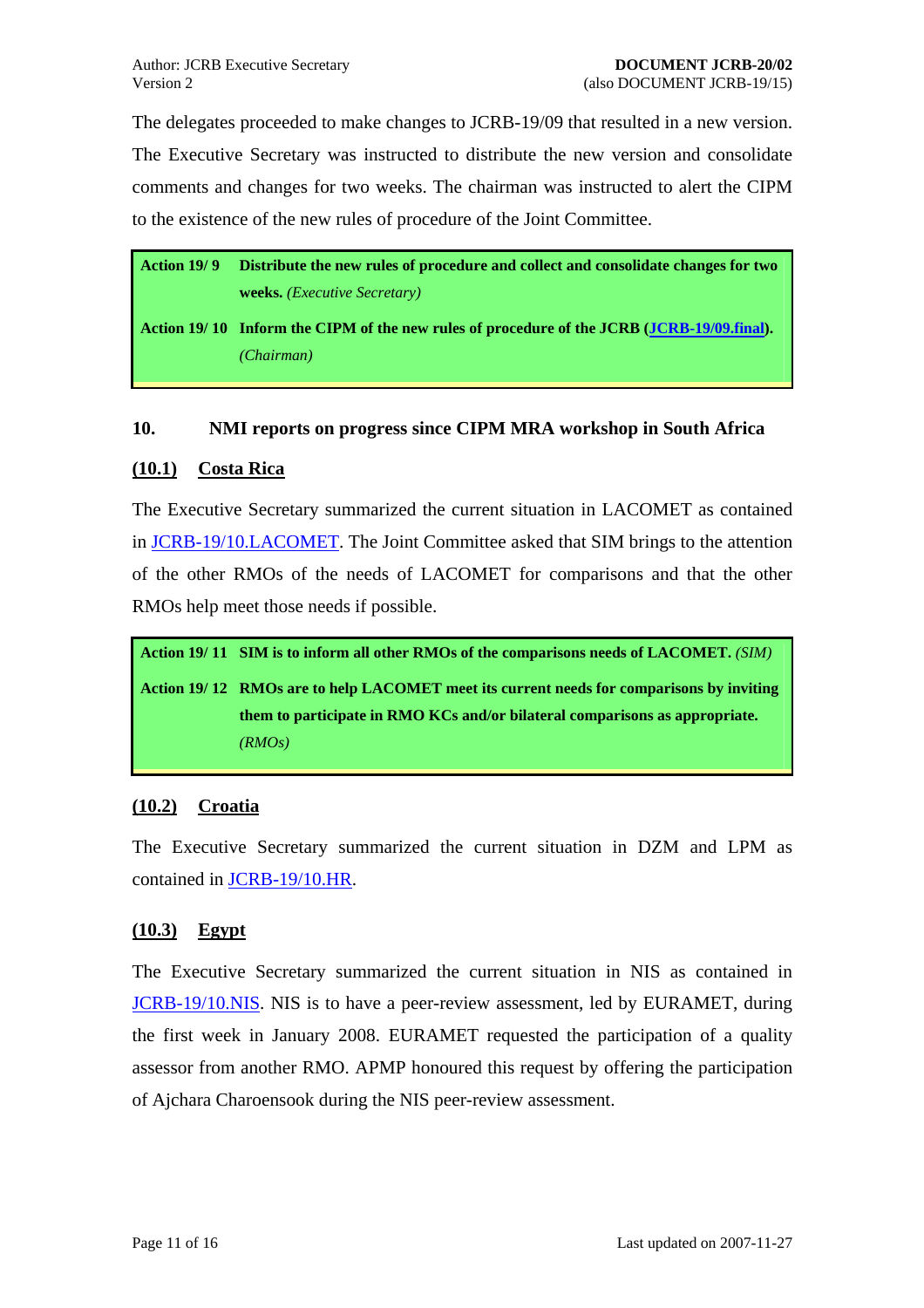<span id="page-11-0"></span>**Resolution 19/3** Ajchara Charoensook, from APMP, is to support the peer-review evaluation **of NIS to be conducted by EURAMET on January 2008.** 

#### **(10.4) Kazakhstan**

The Executive Secretary summarized the current situation in KazInMetr as contained in [JCRB-19/10.KazInMetr.](https://www.bipm.org/cc/JCRB/Restricted/19/19.10.KazInMetr.CIPM_MRA_Progress_Report.html)

### **(10.5) Kenya**

The Executive Secretary summarized the current situation in KEBS as contained in [JCRB-19/10.KEBS.](https://www.bipm.org/cc/JCRB/Restricted/19/19.10.KEBS.CIPM_MRA_Progress_Report.pdf)

#### **(10.6) Vietnam**

The Executive Secretary summarized the current situation in VIM as contained in [JCRB-19/10.VMI](https://www.bipm.org/cc/JCRB/Restricted/19/19.10.VMI.CIPM_MRA_Progress_Report.pdf).

#### **11. Other JCRB business**

Luc Érard, new president of the CCTF, explained that during the last CCTF meeting the CC they tried to form a new WG for CMCs but there had been little support for it. Luc Érard requested the support of the RMOs for the formation of such a working group.

On the occasion of the their last participation on a JCRB meeting, the Joint Committee thanked Steve Carpenter, Ichiro Fujima and Keith Jones for their services to the JCRB.

**Action 19/ 13 RMOs are to nominate members for the new CCTF WG on CMCs.** *(RMOs)*

**Resolution 19/ 4 The JCRB thanked Steve Carpenter, Ichiro Fujima and Keith Jones for their services to the Joint Committee.** 

#### **12. Next Meetings**

#### **(12.1) Next meeting: Wellington, New Zealand, May 1-2, 2008**

The next meeting of the Joint Committee is to be held in Wellington (NZ) on 1-2 May 2008. Keith Jones made a presentation on the plans for the JCRB meeting in Wellington [\(JCRB-19/12.1](https://www.bipm.org/cc/JCRB/Restricted/19/20_JCRB_April_2008.ppt)) which will be preceded by a workshop on metrology in New Zealand.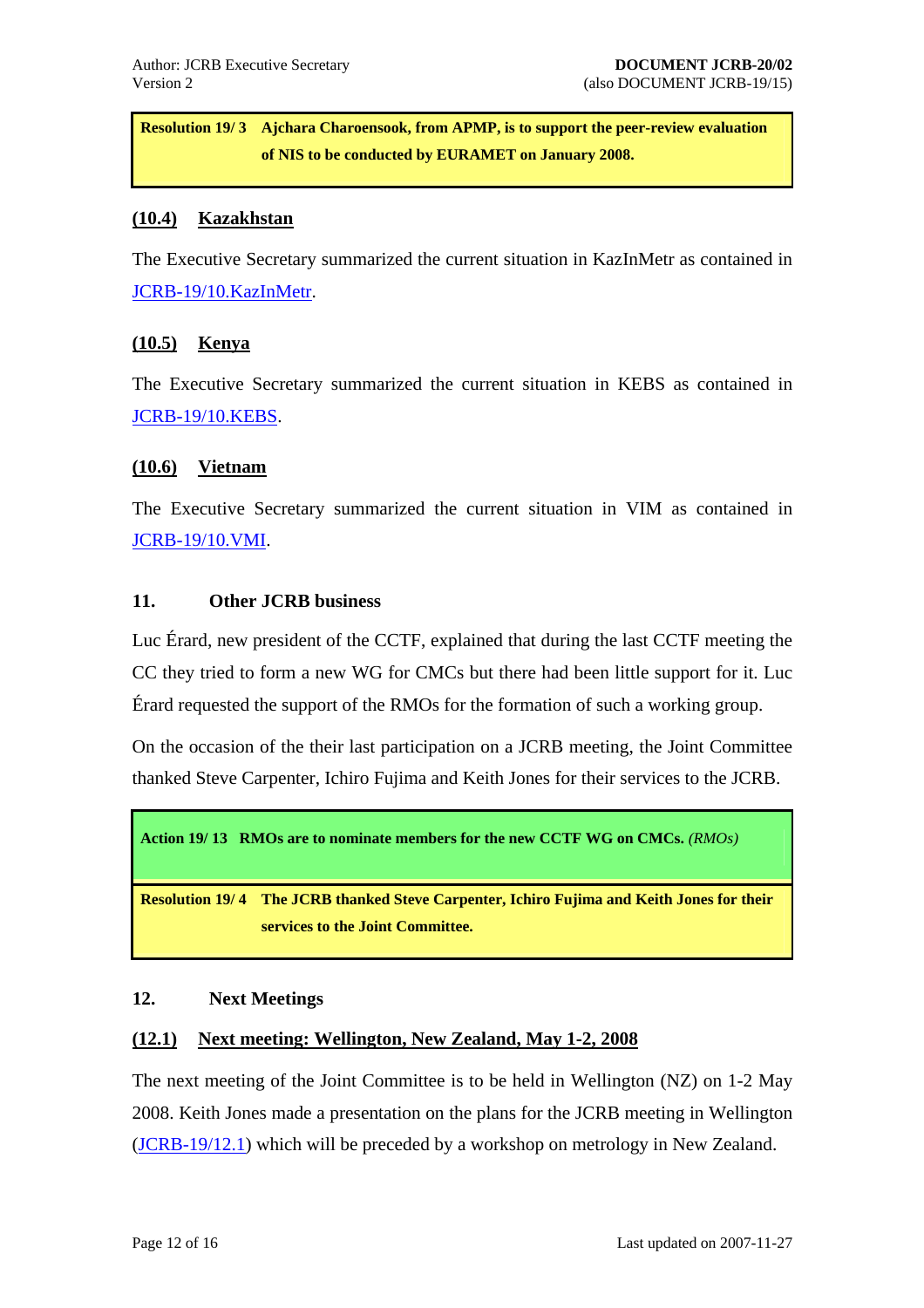<span id="page-12-0"></span>**Resolution 19/5** The second meeting of the JCRB will be held in Wellington, New Zealand on **May 1-2, 2008.** 

#### **(12.2) 2nd 2008 meeting: BIPM, Sèvres, France**

The Joint Committee decided to hold its second meeting of 2008 at the BIPM in Sèvres, France on September 2008. Final schedule will be decided upon once SIM has finalized the schedule for its General Assembly to avoid conflict.

**Resolution 19/6** The second meeting of 2008 will be held at the BIPM in Sèvres, France on **September 2008.** 

### **13. Meeting closure**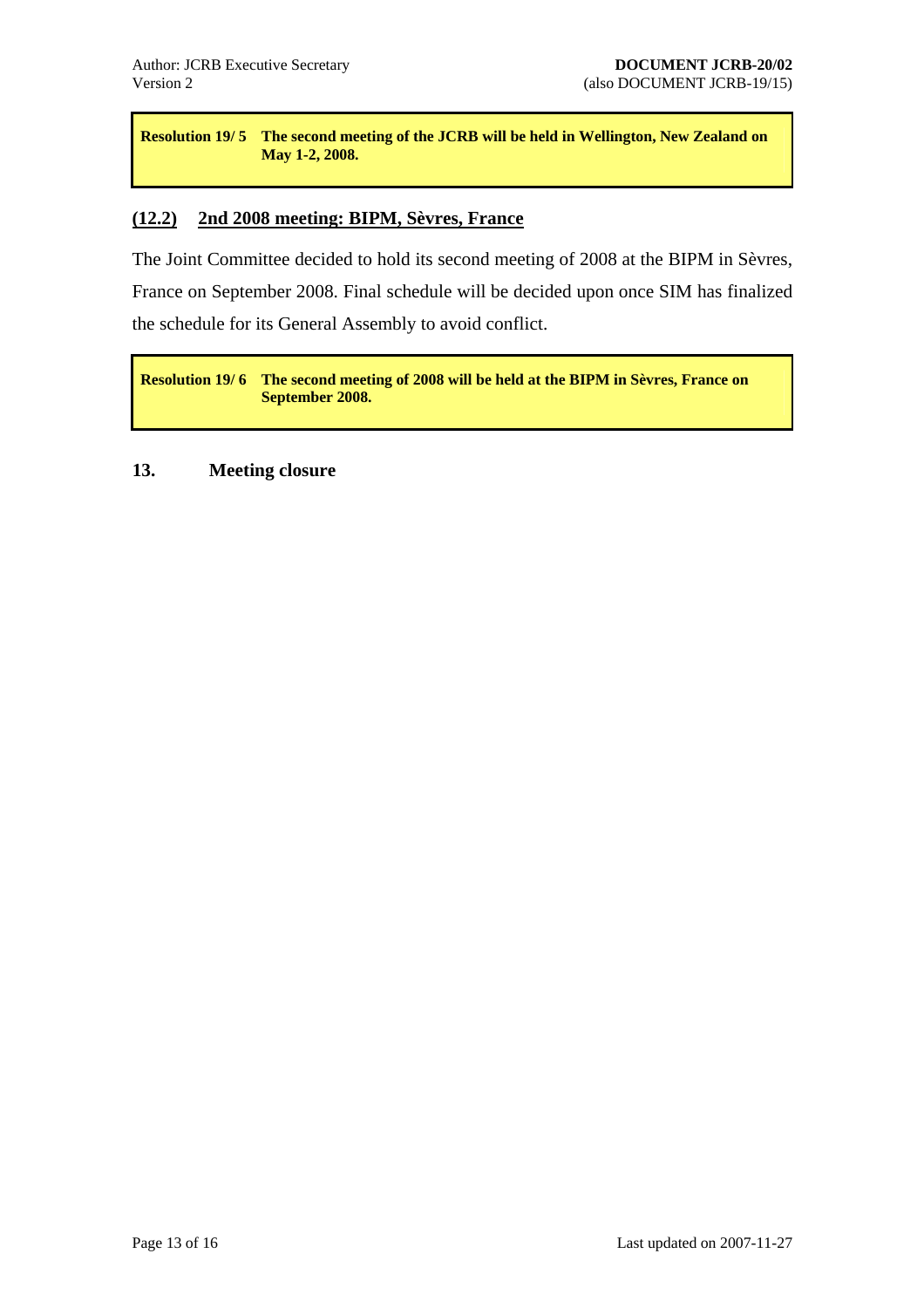# **ACTIONS**

<span id="page-13-0"></span>

| <b>Item</b>         | Page                                                                                                                                                                                       |
|---------------------|--------------------------------------------------------------------------------------------------------------------------------------------------------------------------------------------|
| Action 19/1         | The policy stated in Recommendation $19/1$ is to be included<br>in the flowchart of the key comparison process (JCRB-<br>$11/2(a)$ ) available in the open-access documents section of the |
| Action 19/2         | The policy stated in Recommendation 19/4 should be<br>discussed during the 2008 RMO-RAB prior to its<br>recommendation to the CIPM. ( <i>Executive Secretary</i> )6                        |
| Action 19/3         | RMO annual reports on quality systems are to be appended to                                                                                                                                |
| Action 19/4         | Keep the status of KC current in the KCDB by sending the<br>latest information to the KCDB Office. It is suggested that the<br>RMOs do this at least prior to each JCRB meeting. (RMOs)8   |
| Action 19/5         | Amend the document Suggested Content of RMO Report to<br>the JCRB (JCRB-18/03.7). (Executive Secretary and Luis                                                                            |
| Action 19/6         | Post a revised file for APMP.L.4.2006 in the JCRB CMC Site.                                                                                                                                |
| Action 19/7         | Make a number of changes to the Guide to the implementation<br>of the CIPM MRA (JCRB-19/08): (Executive Secretary)10                                                                       |
| Action 19/8         | Create a master list of the CIPM MRA related documents<br>using a numbering system similar to that use in the                                                                              |
| Action 19/9         | Distribute the new rules of procedure and collect and<br>consolidate changes for two weeks. ( <i>Executive Secretary</i> )11                                                               |
| <b>Action 19/10</b> | Inform the CIPM of the new rules of procedure of the JCRB                                                                                                                                  |
| <b>Action 19/11</b> | SIM is to inform all other RMOs of the comparisons needs of                                                                                                                                |
| <b>Action 19/12</b> | RMOs are to help LACOMET meet its current needs for<br>comparisons by inviting them to participate in RMO KCs<br>and/or bilateral comparisons as appropriate. $(RMOs)$ 11                  |
| <b>Action 19/13</b> | RMOs are to nominate members for the new CCTF WG on                                                                                                                                        |

#### **RESOLUTIONS**

| <b>Item</b>       | Page                                                        |
|-------------------|-------------------------------------------------------------|
| Resolution $19/1$ | NMIs wishing to change the method of evaluation of their    |
|                   | quality systems (see CIPM MRA, section 7.3, pp. 35 {English |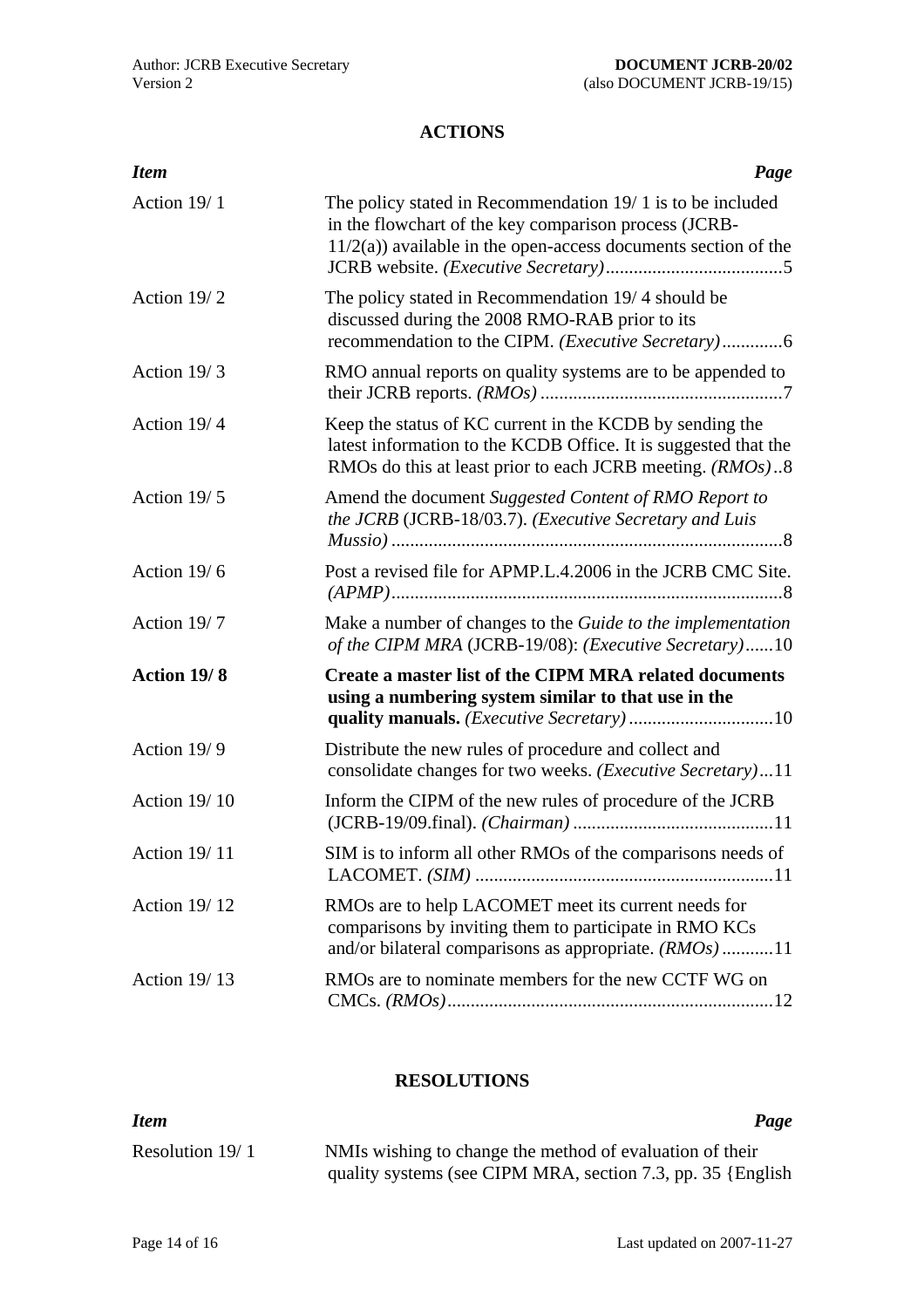<span id="page-14-0"></span>

|                 | version}) will have a 1-year grace period to make the change.<br>The RMOs are to inform the Joint Committee of such<br>changes in their annual report on the status of the quality<br>systems of their NMIs. Changes requiring more than 1-year to<br>implement will necessitate the temporary removal of the |
|-----------------|---------------------------------------------------------------------------------------------------------------------------------------------------------------------------------------------------------------------------------------------------------------------------------------------------------------|
| Resolution 19/2 | The JCRB praises the accreditation community for their                                                                                                                                                                                                                                                        |
| Resolution 19/3 | Ajchara Charoensook, from APMP, is to support the peer-<br>review evaluation of NIS to be conducted by EURAMET on                                                                                                                                                                                             |
| Resolution 19/4 | The JCRB thanked Steve Carpenter, Ichiro Fujima and Keith                                                                                                                                                                                                                                                     |
| Resolution 19/5 | The second meeting of the JCRB will be held in Wellington,                                                                                                                                                                                                                                                    |
| Resolution 19/6 | The second meeting of 2008 will be held at the BIPM in                                                                                                                                                                                                                                                        |

# **RECOMMENDATIONS**

| <b>Item</b>         | Page                                                                                                                                                                                                                                                                                                                                                                                                                                                                                         |
|---------------------|----------------------------------------------------------------------------------------------------------------------------------------------------------------------------------------------------------------------------------------------------------------------------------------------------------------------------------------------------------------------------------------------------------------------------------------------------------------------------------------------|
| Recommendation 19/1 | The JCRB recommends the adoption of a new policy on the<br>reporting of the implications of comparison results on                                                                                                                                                                                                                                                                                                                                                                            |
| Recommendation 19/2 | The JCRB recommends that the uncertainty statements of the<br>BIPM's calibration and measurement capabilities should<br>appear more prominently in the BIPM website and in the                                                                                                                                                                                                                                                                                                               |
| Recommendation 19/3 | The JCRB recommends that the BIPM quality system should<br>presented to the International Panel on March 2008, following<br>the guidelines outlined in the document Guidelines for the<br>Review of CMCs and the Monitoring and Reporting of the<br>Operation of Quality Systems by International<br>Intergovernmental Organizations Who Are Signatories of the<br>CIPM MRA (CIPM/06-03), and that the International Panel<br>report its impressions to the CIPM no later than 60-days prior |
| Recommendation 19/4 | The JCRB recommends that for purposes of publishing CMC<br>in the KCDB the following guidelines on traceability be                                                                                                                                                                                                                                                                                                                                                                           |
| Recommendation 19/5 | The JCRB recommends the adoption of the new CMC                                                                                                                                                                                                                                                                                                                                                                                                                                              |
| Recommendation 19/6 | The JCRB recommends that the Guide to the implementation<br>of the CIPM MRA (JCRB-19/08) shall only quote the                                                                                                                                                                                                                                                                                                                                                                                |